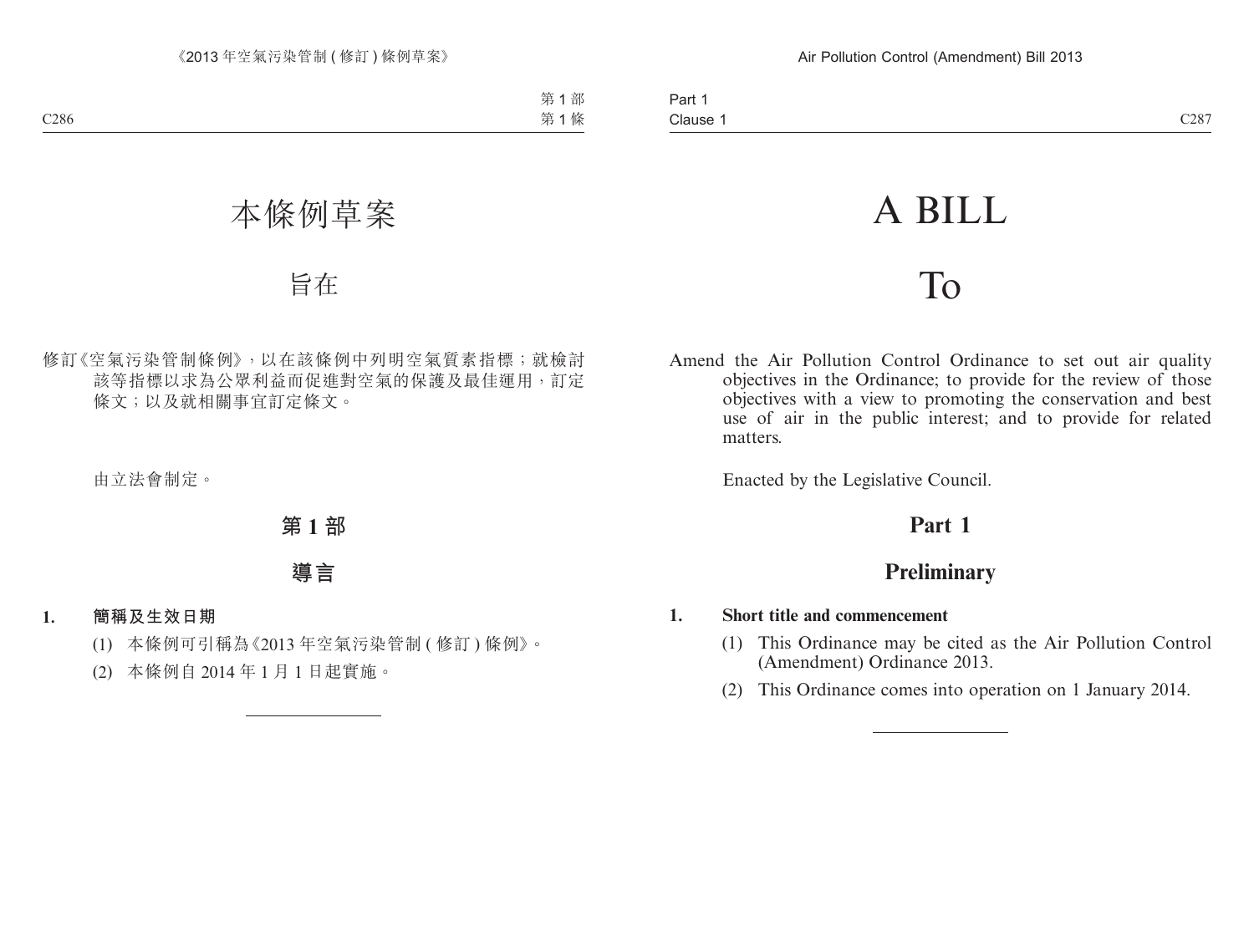# **Part 2**

# **Amendments to Air Pollution Control Ordinance**

# **2. Air Pollution Control Ordinance amended**

The Air Pollution Control Ordinance (Cap. 311) is amended as set out in sections 3 to 7.

# **3. Section 2 amended (interpretation)**

(1) Section 2, definition of *air quality objective*—

# **Repeal**

"an air quality objective established by the Secretary under section  $\bar{T}$ "

# **Substitute**

"the air quality objective referred to in section 7A(1)".

(2) Section 2, definition of *technical memorandum*—

## **Repeal**

 $~^{44}$ .

**4. Section 7 repealed (Secretary to establish quality objectives)** Section 7—

**Repeal the section.**

# **5. Section 7A added**

Before section 8—

**Add**

# "**7A. Air quality objectives**

(1) Schedule 5 prescribes the air quality objectives for an air control zone.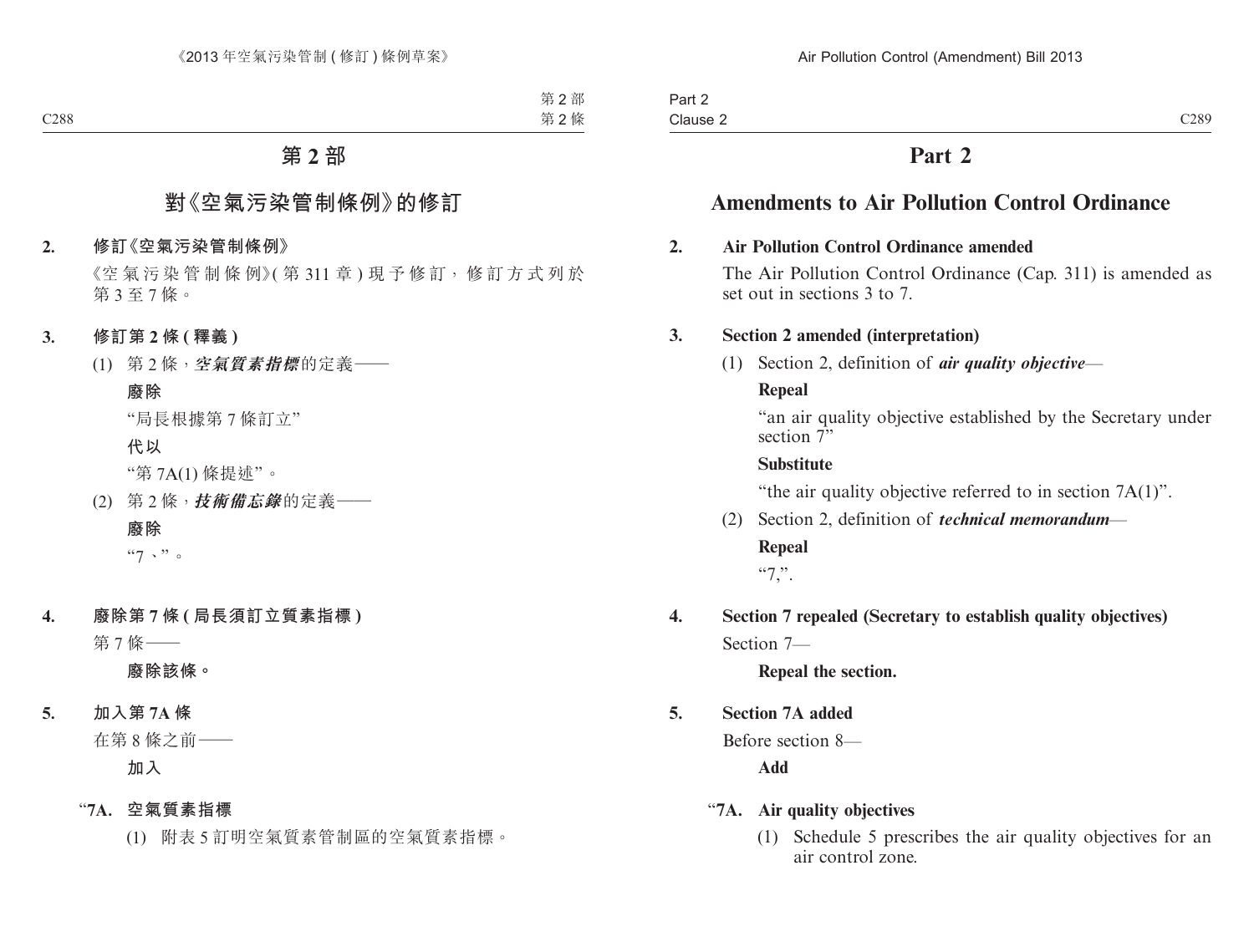| Part 2   |                                                                |                  |
|----------|----------------------------------------------------------------|------------------|
| Clause 6 |                                                                | C <sub>291</sub> |
|          | $(2)$ Subject to subsection $(2)$ the Securitany may from time |                  |

|                                   | (2)                                                                                            | Subject to subsection (3), the Secretary may from time<br>to time review the air quality objectives for an air<br>control zone to ensure that they are the objectives that<br>should be achieved and maintained in order to- |  |  |
|-----------------------------------|------------------------------------------------------------------------------------------------|------------------------------------------------------------------------------------------------------------------------------------------------------------------------------------------------------------------------------|--|--|
|                                   |                                                                                                | (a) promote the conservation of air in the zone in the<br>public interest; and                                                                                                                                               |  |  |
|                                   |                                                                                                | promote the best use of air in the zone in the<br>(b)<br>public interest.                                                                                                                                                    |  |  |
|                                   | (3) A review under subsection (2) must be carried out at<br>least once in every review period. |                                                                                                                                                                                                                              |  |  |
|                                   |                                                                                                | (4) As soon as reasonably practicable after a review is<br>carried out under subsection (2), the Secretary must<br>submit to the Advisory Council on the Environment a<br>report of the review.                              |  |  |
|                                   |                                                                                                | (5) In this section, a reference to an air control zone<br>includes a part of an air control zone.                                                                                                                           |  |  |
|                                   |                                                                                                | $(6)$ In this section—                                                                                                                                                                                                       |  |  |
| <i>review period</i> (檢討期) means— |                                                                                                |                                                                                                                                                                                                                              |  |  |
|                                   |                                                                                                | (a) the period of 5 years beginning on 1 January<br>$2014$ ; or                                                                                                                                                              |  |  |
|                                   |                                                                                                | (b) each successive 5-year period.".                                                                                                                                                                                         |  |  |
| 6.<br>Section 45–                 |                                                                                                | Section 45 amended (Advisory Council on the Environment)                                                                                                                                                                     |  |  |

**Repeal**  $\lq\lq\lq\lq\lq\lq\lq\lq\lq\lq\lq$ **Substitute** "7A".

**7. Schedule 5 added**

After Schedule 4—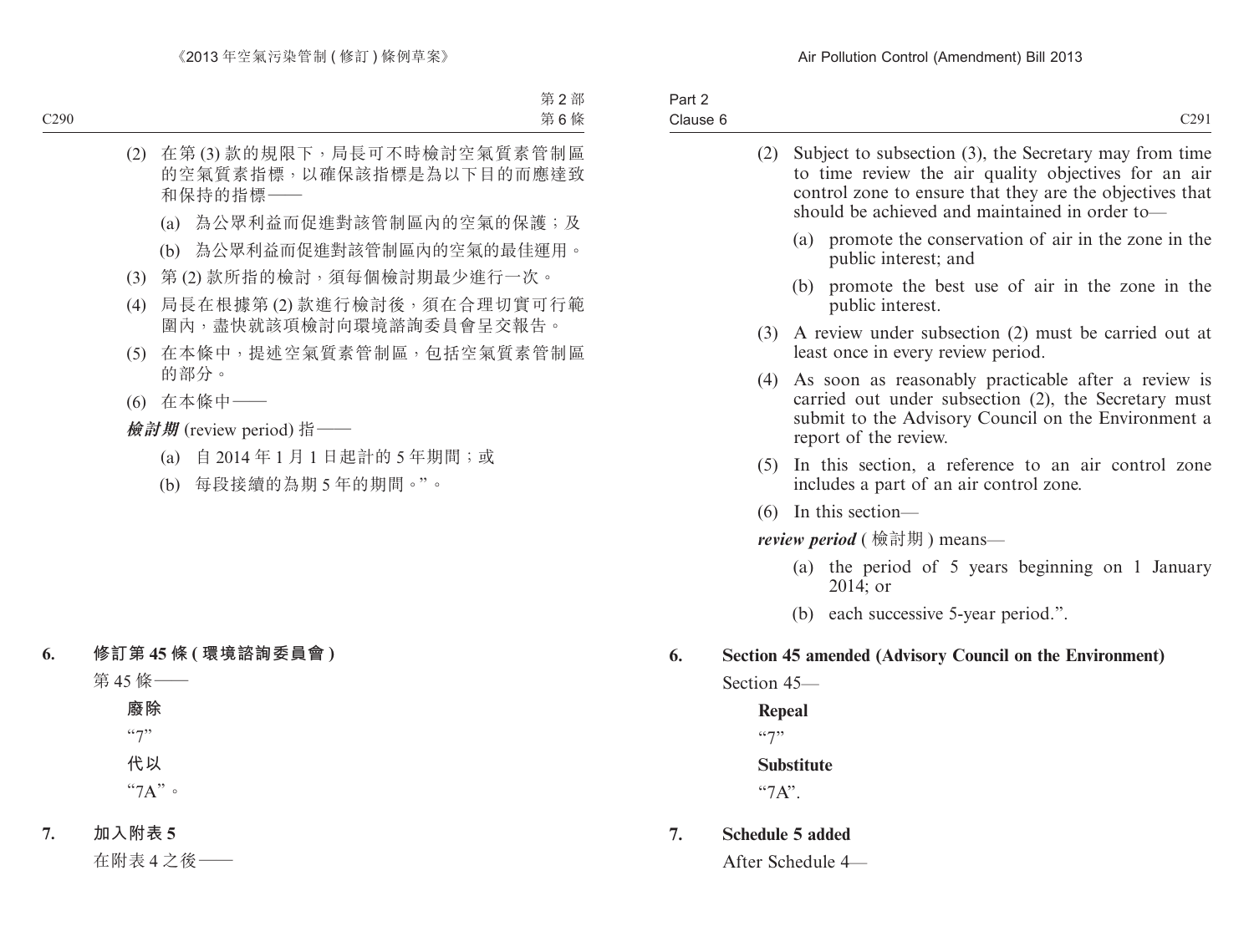Part 2 Clause 7 C293

**Add**

# **"Schedule 5** [s. 7A]

# **Air Quality Objectives**

# **Part 1**

# **Preliminary**

#### **1. Interpretation**

In this Schedule—

- *fine suspended particulates* ( 微 細 懸 浮 粒 子 ) means suspended particles in air with a nominal aerodynamic diameter of 2.5 μm or less;
- *respirable suspended particulates* ( 可吸入懸浮粒子 ) means suspended particles in air with a nominal aerodynamic diameter of 10 μm or less.

## **2. Application**

The air quality objectives set out in this Schedule are prescribed for every air control zone.

## **3. Reference conditions**

All measurements of the concentration of gaseous air pollutants set out in Part 2 of this Schedule are to be adjusted to a reference temperature of 293 Kelvin and a reference pressure of 101.325 kilopascal.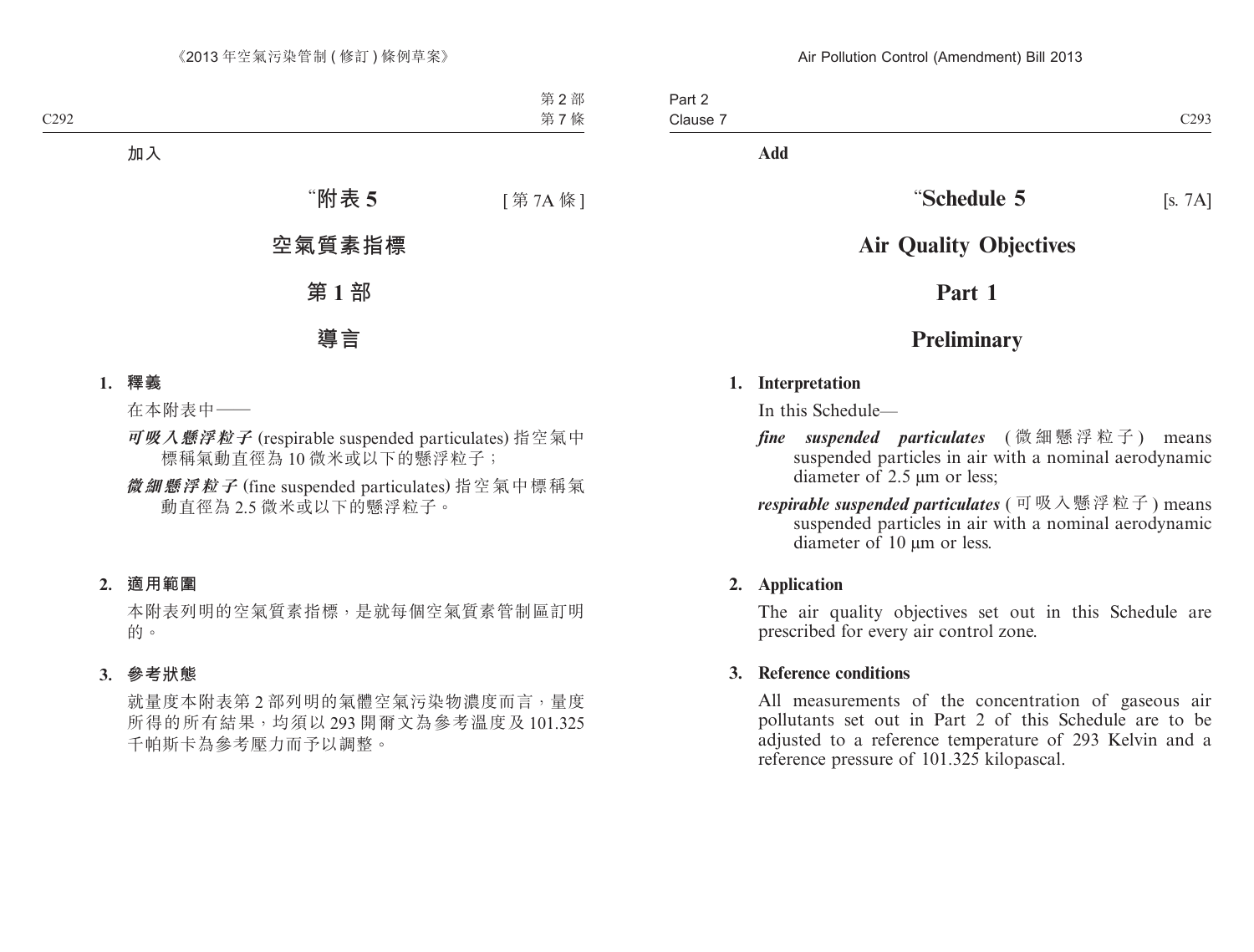# **Part 2**

# **Concentration Limits of Air Pollutants**

# **4. Sulphur dioxide**

- (1) The concentration limit of sulphur dioxide in air averaged over a reference period is  $500 \mu g/m<sup>3</sup>$  and the number of reference periods in which the limit is exceeded should not be more than 3 per calendar year.
- (2) The concentration limit of sulphur dioxide in air averaged over a day is 125  $\mu$ g/m<sup>3</sup> and the number of days on which the limit is exceeded should not be more than 3 per calendar year.
- (3) For the purposes of subsection (1), a reference period is—
	- (a) the first 10 minutes of a day; or
	- (b) each successive 10-minute period of the day.

## **5. Respirable suspended particulates**

- (1) The concentration limit of respirable suspended particulates in air averaged over a day is 100  $\mu$ g/m<sup>3</sup> and the number of days on which the limit is exceeded should not be more than 9 per calendar year.
- (2) The concentration of respirable suspended particulates in air averaged over a calendar year should not exceed  $50 \mu g/m<sup>3</sup>$ .

## **6. Fine suspended particulates**

(1) The concentration limit of fine suspended particulates in air averaged over a day is  $75 \mu g/m<sup>3</sup>$  and the number of days on which the limit is exceeded should not be more than 9 per calendar year.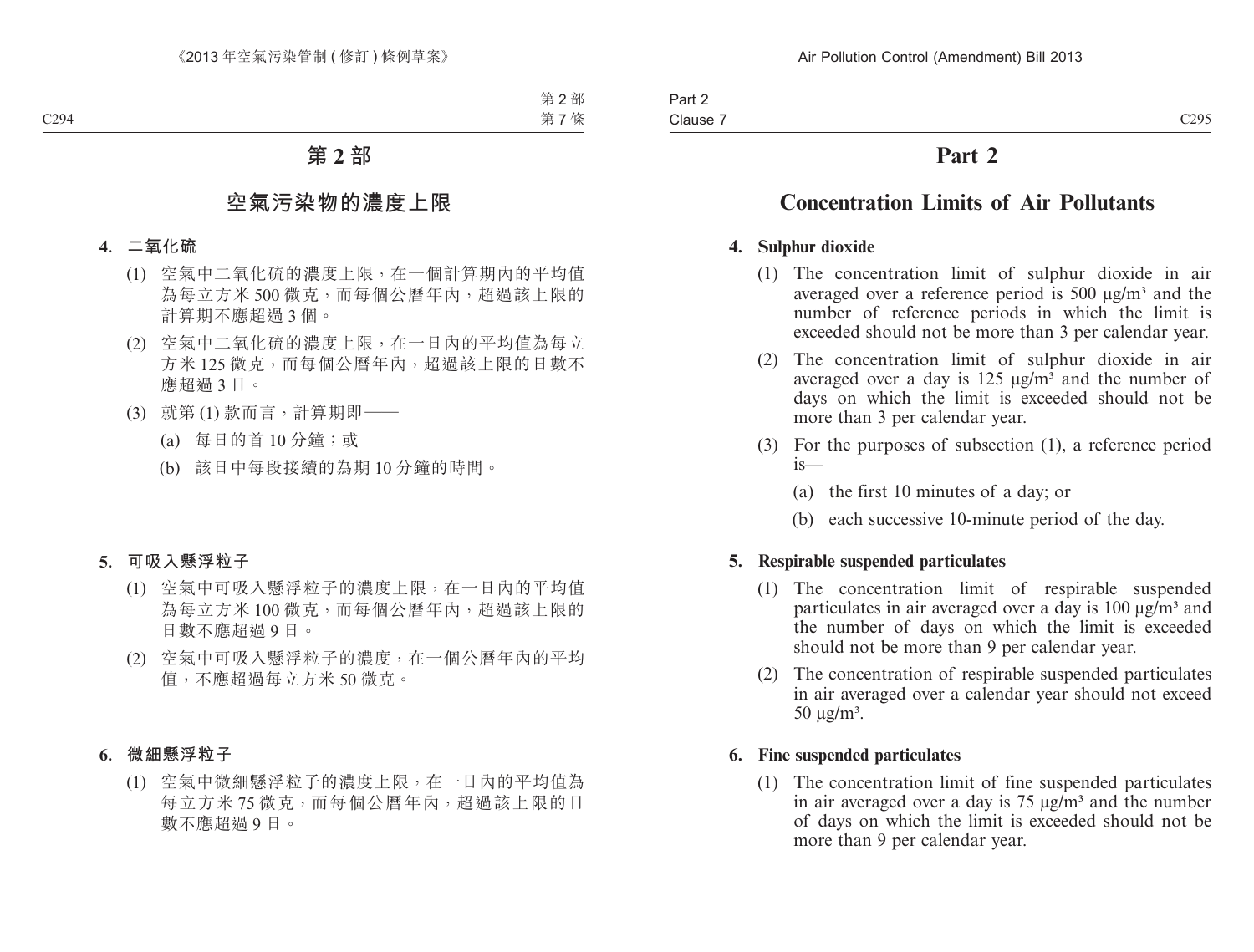| Clause 7 |  |
|----------|--|

(2) The concentration of fine suspended particulates in air averaged over a calendar year should not exceed  $35 \text{ µg/m}^3$ .

# **7. Nitrogen dioxide**

- (1) The concentration limit of nitrogen dioxide in air averaged over an hour is 200  $\mu$ g/m<sup>3</sup> and the number of hours in which the limit is exceeded should not be more than 18 per calendar year.
- (2) The concentration of nitrogen dioxide in air averaged over a calendar year should not exceed 40 μg/m³.

# **8. Ozone**

- (1) The number of days on which the maximum daily 8-hour mean concentration of ozone in air exceeds  $160 \text{ μg/m}$ <sup>3</sup> should not be more than 9 per calendar year.
- (2) For the purposes of subsection (1), the maximum daily 8-hour mean concentration of ozone in air is selected by examining 8-hour running averages, calculated from hourly data and updated each hour.
- (3) Each 8-hour running average calculated for the purposes of subsection (2) is assigned to the day on which the 8-hour period ends, that is—
	- (a) the first calculation period for a day is the period from 5 p.m. on the previous day to 1 a.m. on that day; and
	- (b) the last calculation period for a day is the period from 4 p.m. to 12 midnight on that day.

## **9. Carbon monoxide**

(1) The concentration of carbon monoxide in air averaged over an hour should not exceed 30 000 μg/m<sup>3</sup>.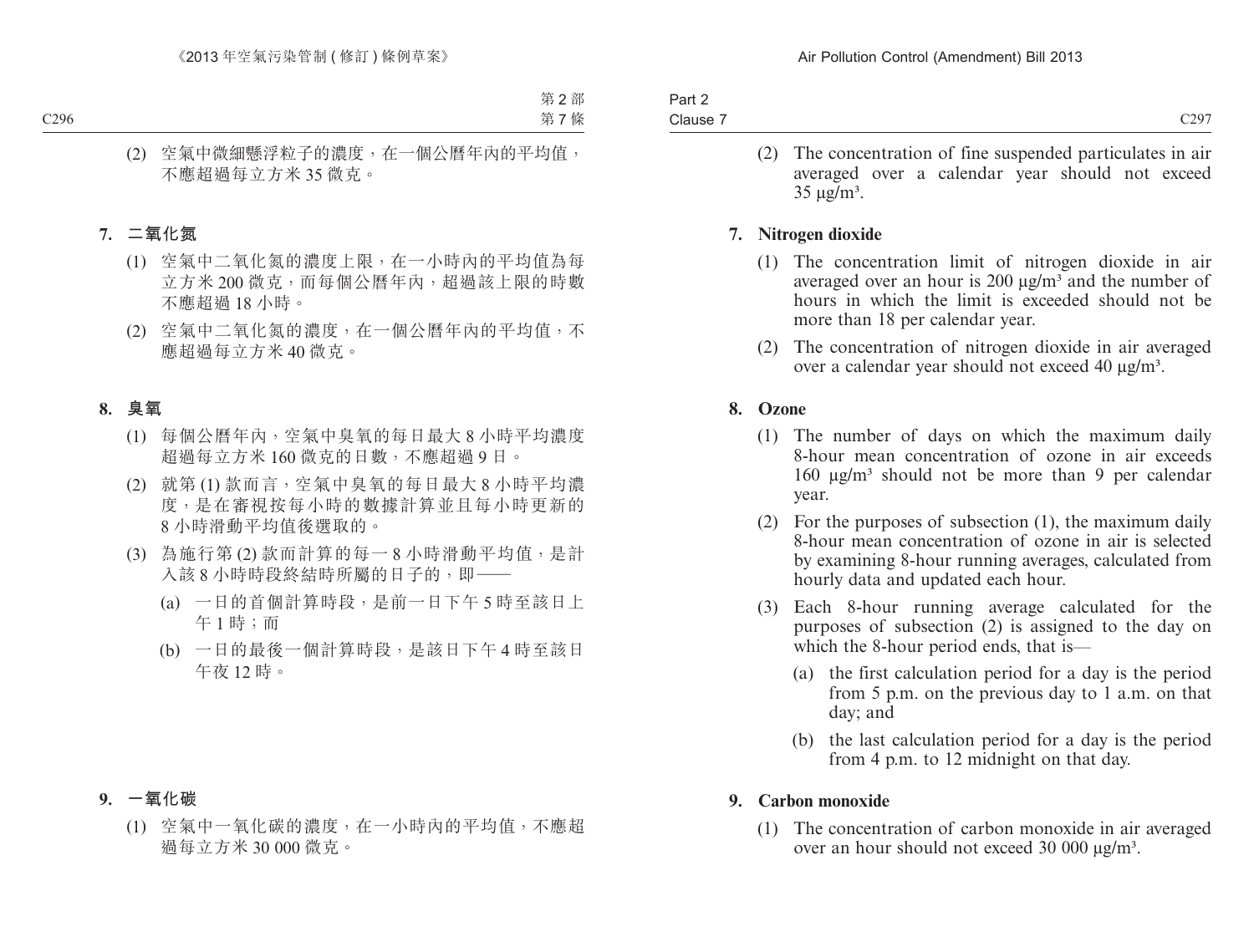| Part 2<br>Clause 7 |  | C299                                                                                                                                                                                                                             |
|--------------------|--|----------------------------------------------------------------------------------------------------------------------------------------------------------------------------------------------------------------------------------|
|                    |  | (2) The maximum daily 8-hour mean concentration of<br>carbon monoxide in air should not exceed<br>$10\ 000\ \mu g/m^3$ .                                                                                                         |
|                    |  | $(3)$ For the purposes of subsection $(2)$ , the maximum daily<br>8-hour mean concentration of carbon monoxide in air<br>is selected by examining 8-hour running averages,<br>calculated from hourly data and updated each hour. |
| (4)                |  | Each 8-hour running average calculated for the<br>purposes of subsection (3) is assigned to the day on<br>which the 8-hour period ends, that is—                                                                                 |
|                    |  | (a) the first calculation period for a day is the period<br>from 5 p.m. on the previous day to 1 a.m. on that<br>day; and                                                                                                        |
|                    |  | (b) the last calculation period for a day is the period<br>from 4 p.m. to 12 midnight on that day.                                                                                                                               |

## **10. Lead**

The concentration of lead in air averaged over a calendar year should not exceed  $0.5 \mu g/m^3$ .".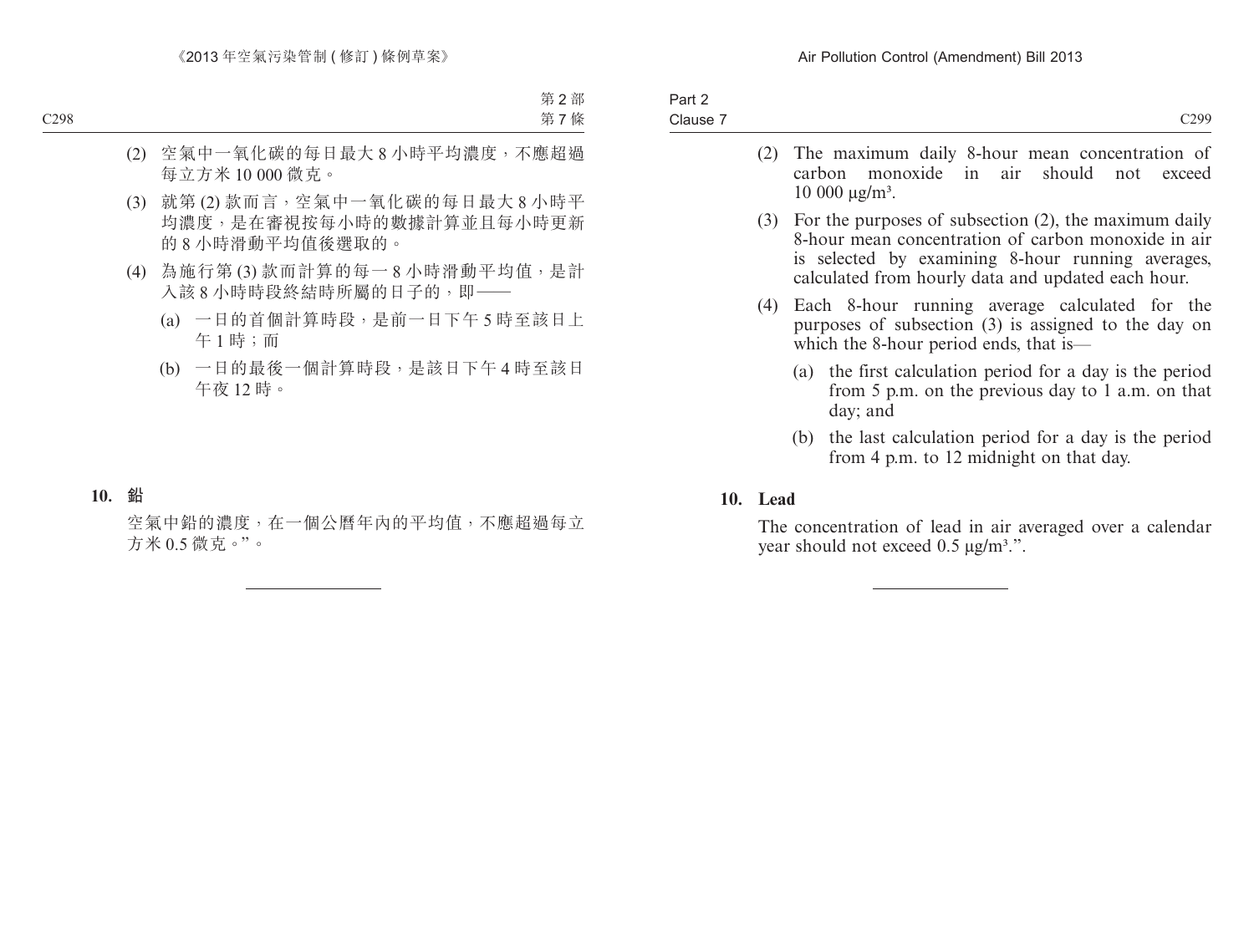Part 3 Clause 8

# **Part 3**

# **Transitional Provision Relating to Air Quality Objectives Published in Technical Memorandum Issued under Section 7(1A) of Air Pollution Control Ordinance**

#### **8. Effect of air quality objectives published in technical memorandum issued under repealed section 7(1A)**

- (1) Subject to subsection (2), the air quality objectives published in the APCO technical memorandum cease to have effect on the expiry of 31 December 2013.
- (2) For an application made before 1 January 2017 under section  $13(1)$  of the Environmental Impact Assessment Ordinance (Cap. 499) for a variation of the conditions of an environmental permit issued before 1 January 2014—
	- (a) the air quality objectives published in the APCO technical memorandum as in force immediately before 1 January 2014 continue to have effect as a criterion for evaluating air quality impact under section 1.1(a) of Annex 4 to the EIAO technical memorandum—
		- (i) for the purposes of sections 5, 6, 7 and 8 of the Environmental Impact Assessment Ordinance<br>(Cap. 499), as applied in relation to the (Cap. 499), as applied in relation to the application because of section 13(4) of that Ordinance; and
		- (ii) for the purposes of section  $13(5)(b)$  of that Ordinance; and
	- (b) the air quality objectives referred to in section 7A(1) of the Air Pollution Control Ordinance (Cap. 311) as in force on or after 1 January 2014 do not have effect as such a criterion for those purposes.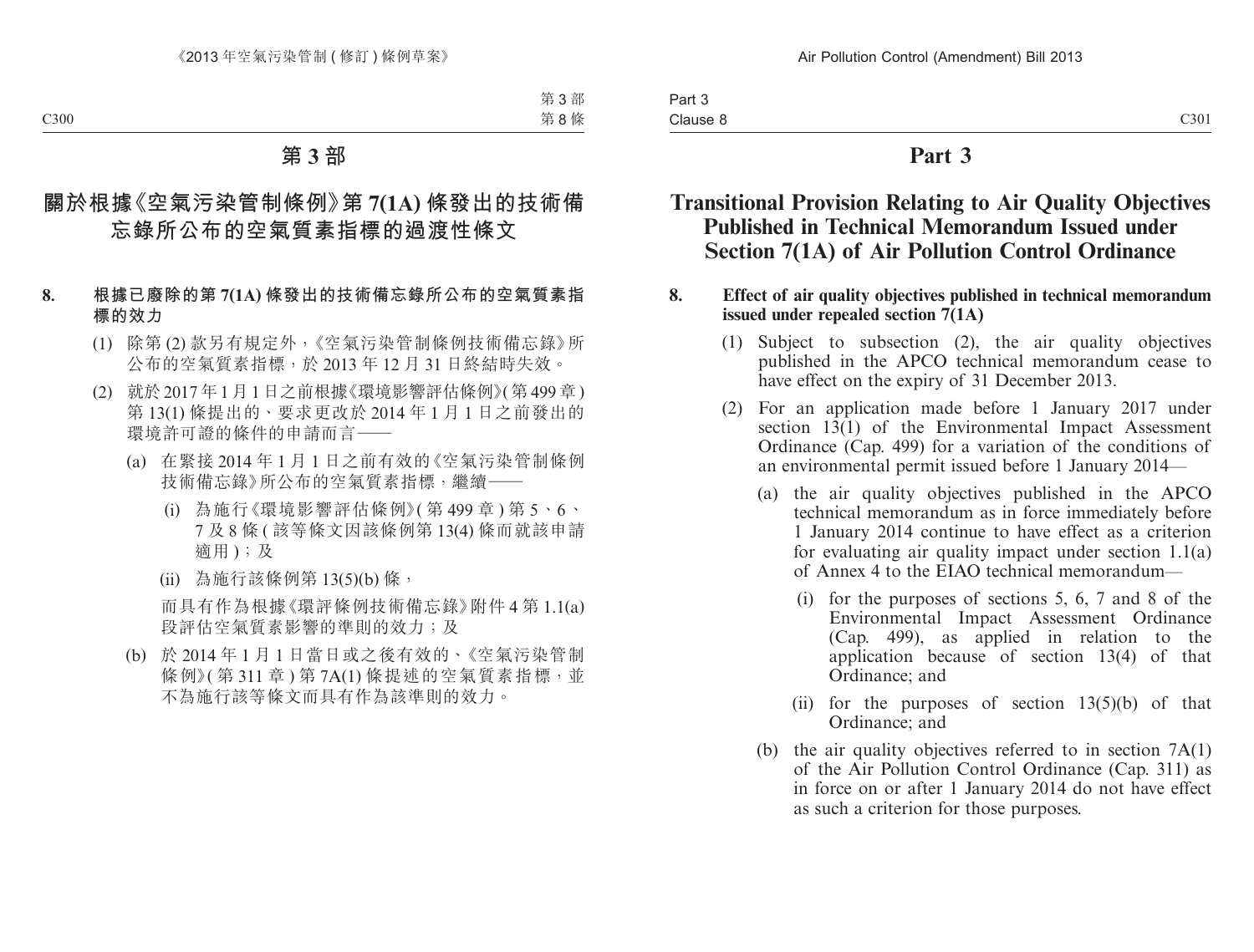| Part 3   |                  |
|----------|------------------|
| Clause 8 | C <sub>303</sub> |

- (3) In this section—
- APCO technical memorandum (《空氣污染管制條例技術備忘錄》) means the technical memorandum issued under the repealed section 7(1A) on 24 June 1994;
- EIAO technical memorandum (《環 評 條 例 技 術 備 忘 錄》) means the technical memorandum published under section 16(5) of the Environmental Impact Assessment Ordinance (Cap. 499) on 16 May 1997;
- *repealed section 7(1A)* ( 已 廢 除 的 第 7(1A) 條 ) means section 7(1A) of the Air Pollution Control Ordinance (Cap. 311) repealed by section 4.